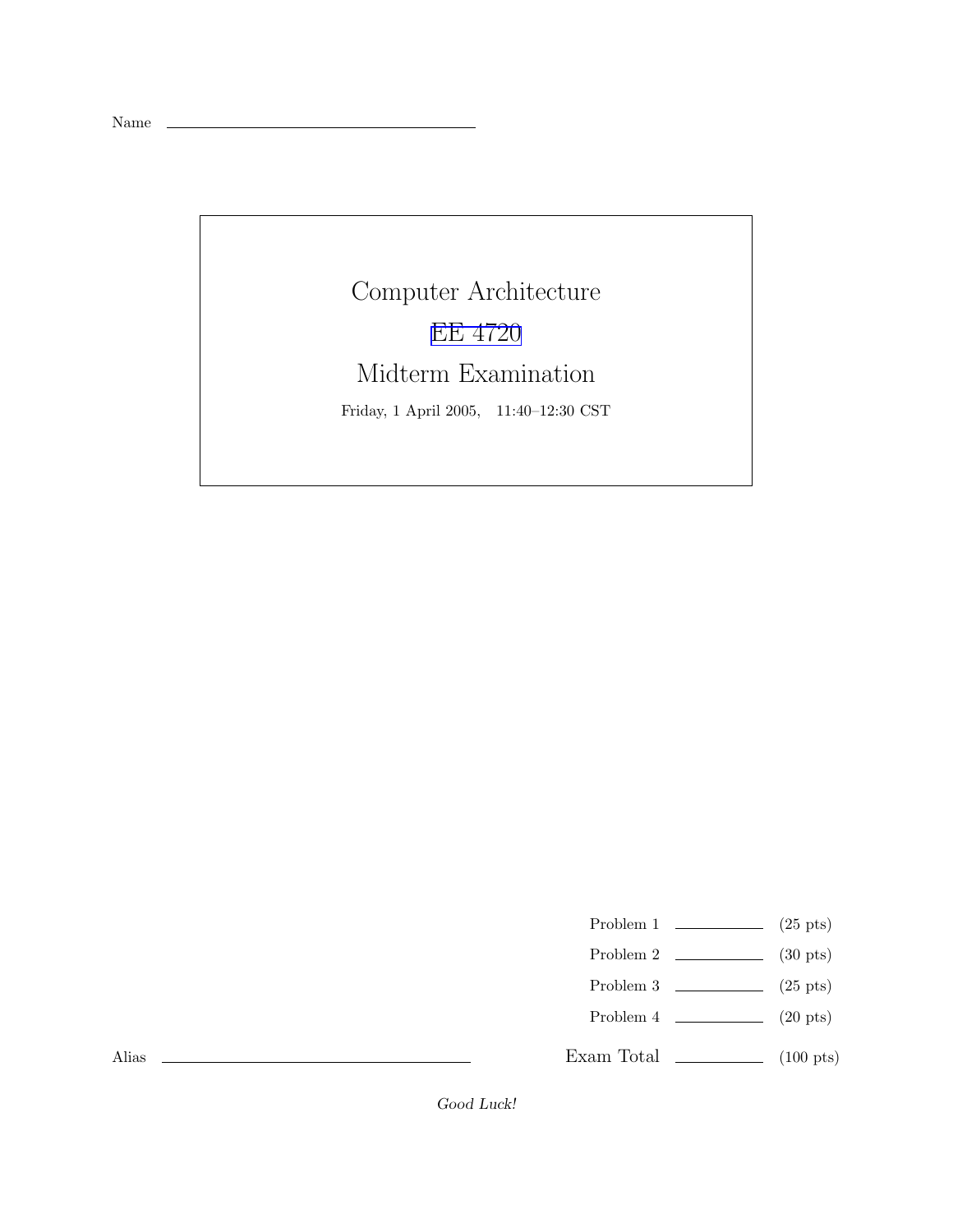Problem 1: In the diagram below some wires are labeled with cycle numbers, indicating that the wire is used at that cycle. If a value on any labeled wire is changed the code would execute incorrectly.

• There are no branches or other control-transfer instructions.

[15 pts] Write a program consistent with these labels.

All register numbers must be made up; use as many different register numbers as possible while still being consistent with the labels.

[10 pts] Why would there be no solution to the problem if the  $\boxed{C5:1}$  label in WB were changed to  $\boxed{C5:0}$ ?



Cycle: 0 1 2 3 4 5 6 7

|                        | IF ID EX ME WB |                |                |  |                |  |
|------------------------|----------------|----------------|----------------|--|----------------|--|
|                        |                | IF ID EX ME WB |                |  |                |  |
|                        |                |                | IF ID EX ME WB |  |                |  |
|                        |                |                |                |  | IF ID EX ME WB |  |
| Cycle: 0 1 2 3 4 5 6 7 |                |                |                |  |                |  |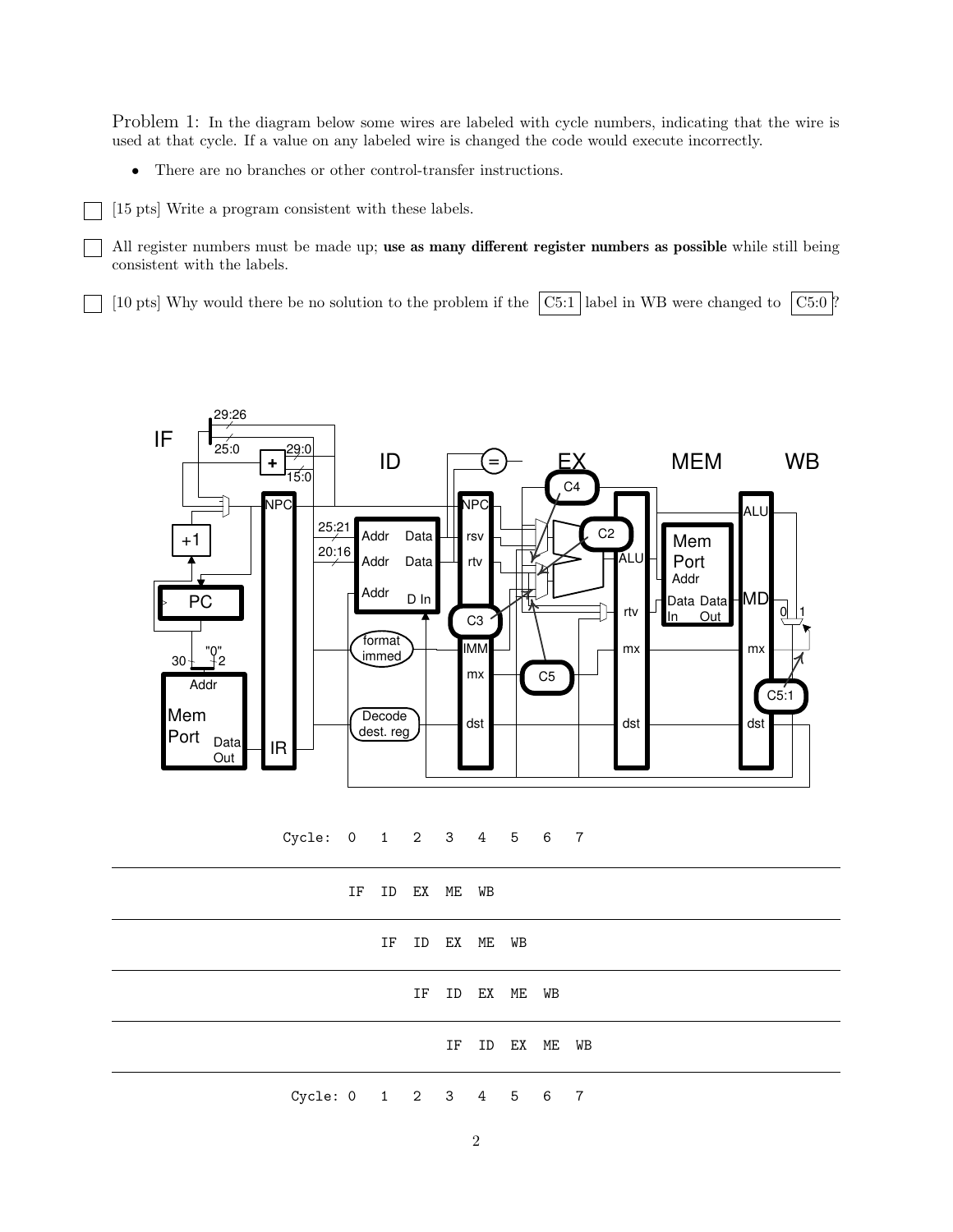Problem 2: In the diagram on the next page some wires are labeled with cycle numbers and corresponding values. For example,  $\vert$  C1:8 indicates that at cycle 1 the pointed-to wire will hold an 8. Other wires are labeled just with cycle numbers, indicating that the wire is used at that cycle. If a value on any labeled wire is changed the code would execute incorrectly.

- Unlike other problems of this type all registers are different and there are no dependencies.
- The code contains at least one floating-point add and one floating-point multiply.

[10 pts] Write a program consistent with these labels; if a register number cannot be determined use rX or fX.

- [5 pts] Complete the pipeline execution diagram.
- [5 pts] Fill in the box on the lower-left of the diagram.

[5 pts] Your answer should have a FP multiply instruction. Explain how you knew it was a multiply. (Don't answer "because I already found the add.")

[5 pts] Your answer should have a FP add instruction. Explain how you knew it was an add. (Don't answer, "because I already found the multiply.")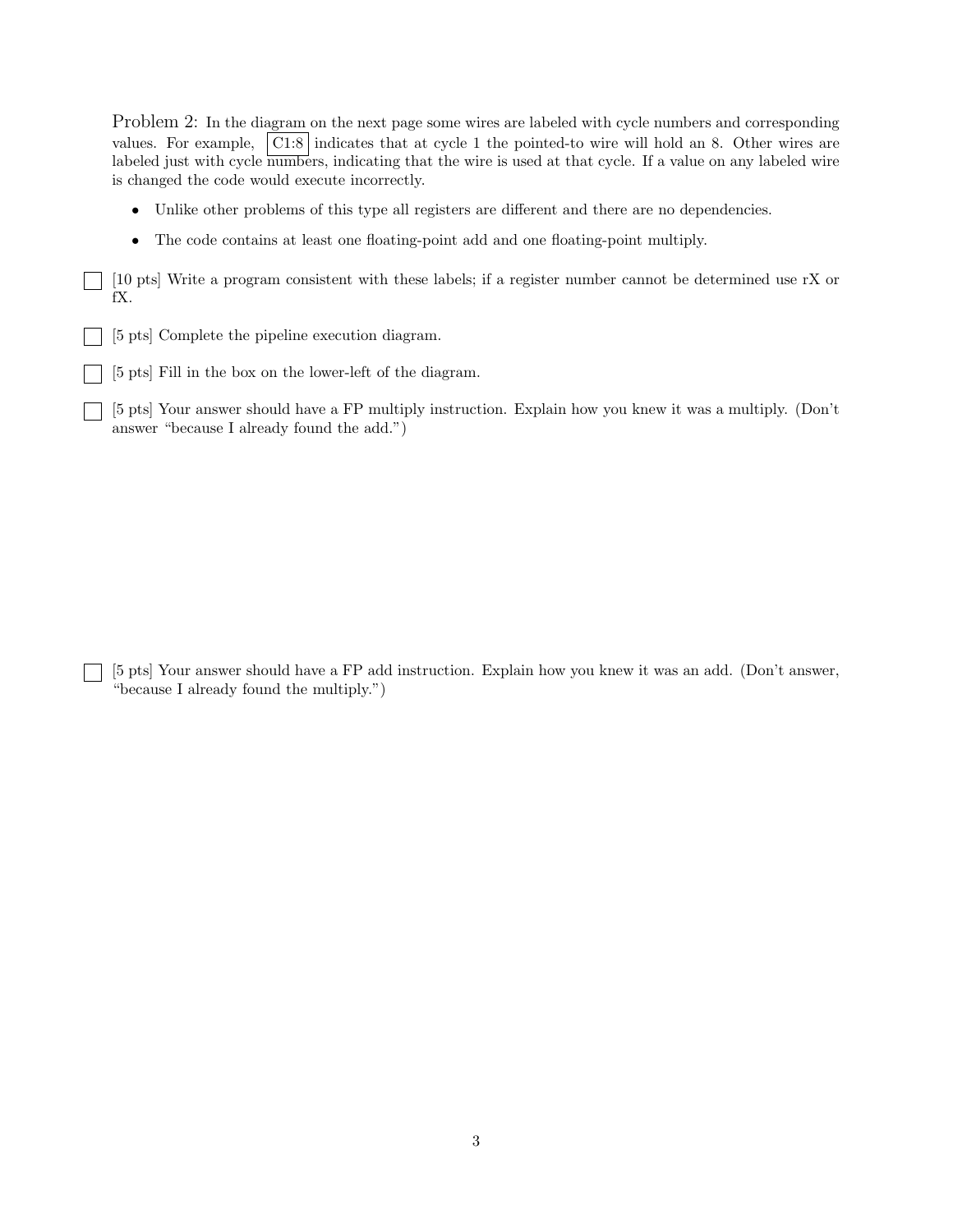

Be sure to complete all parts, including the justification for add and multiply.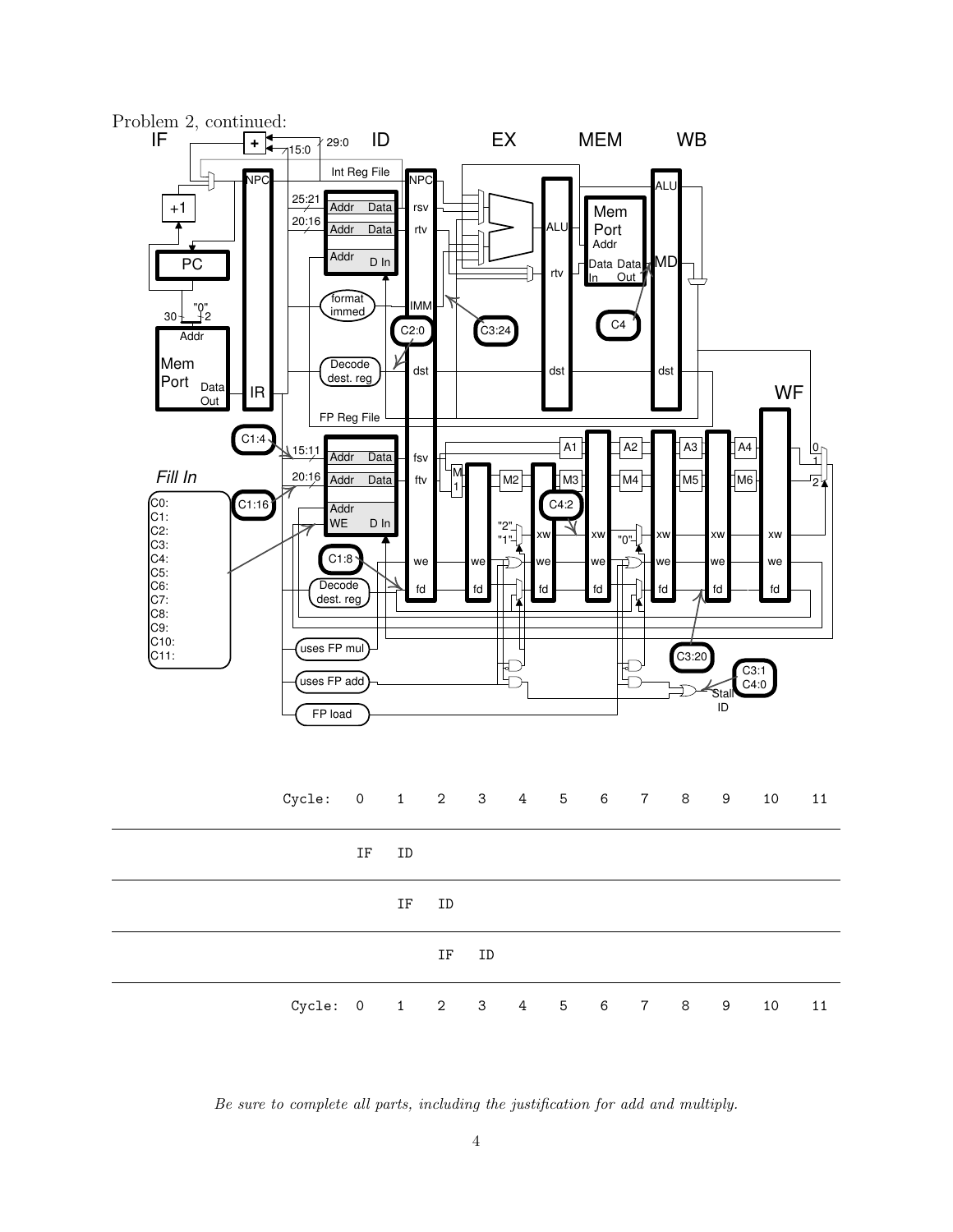Problem 3: Answer each question below.

 $\overline{\phantom{a}}$ 

(a) The encoding of the PowerPC lwzx r1, r2, r3 instruction is illustrated below, followed by the Type-R MIPS instruction format. [6 pts]

If a field in the illustrated PowerPC instruction format has a counterpart in the MIPS R format draw an arrow between the fields. For example, an arrow should be drawn from OPCD to Opcode. Pay close attention to the register fields.

If fields connected by an arrow are different sizes explain the significance of the difference. (What advantage or disadvantage would the format with the larger field have, if any.)



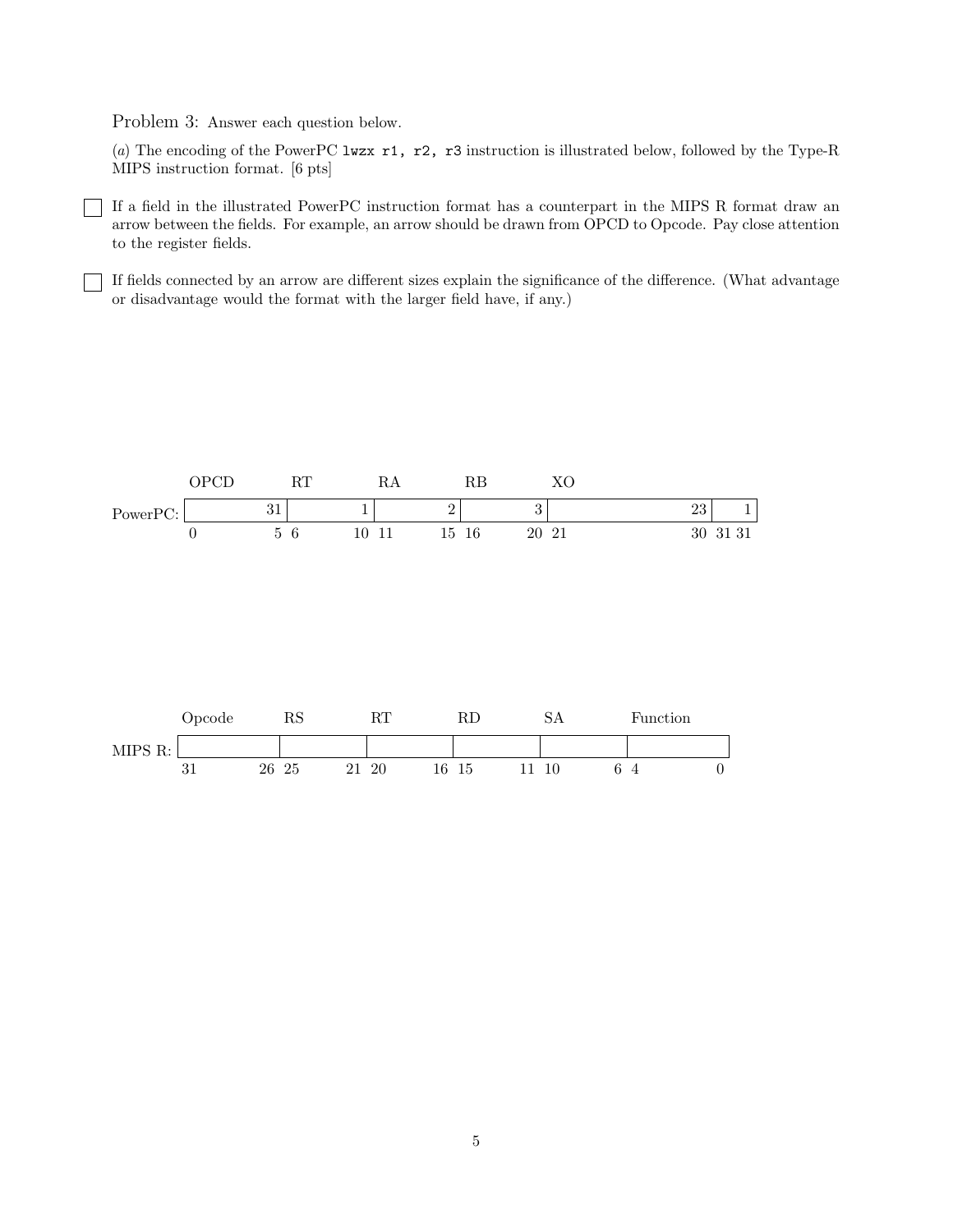(b) Suppose that your favorite program is both in the SPEC CPU2000 suite and in the suite used by a popular personal computing magazine and that the input data used for testing the program are also identical. You are considering buying two computers, A, and B. The spec testing shows that your favorite program is faster on A but the magazine's test shows that it is faster on B. The exact same model of machine A is used for running the spec test and the magazine's test, likewise for B. [6 pts]

Provide a possible reason for the discrepancy, the reason should help explain why SPEC is used by the CPU research and development community. Note: In the original exam the text after discrepancy was offered as a hint.

(c) SPEC members and associates are drawn from computer manufacturers, other industries, academia, and elsewhere. [6 pts]

Would you trust SPEC benchmark results more (or less) if computer manufacturers were not allowed to join SPEC? Explain.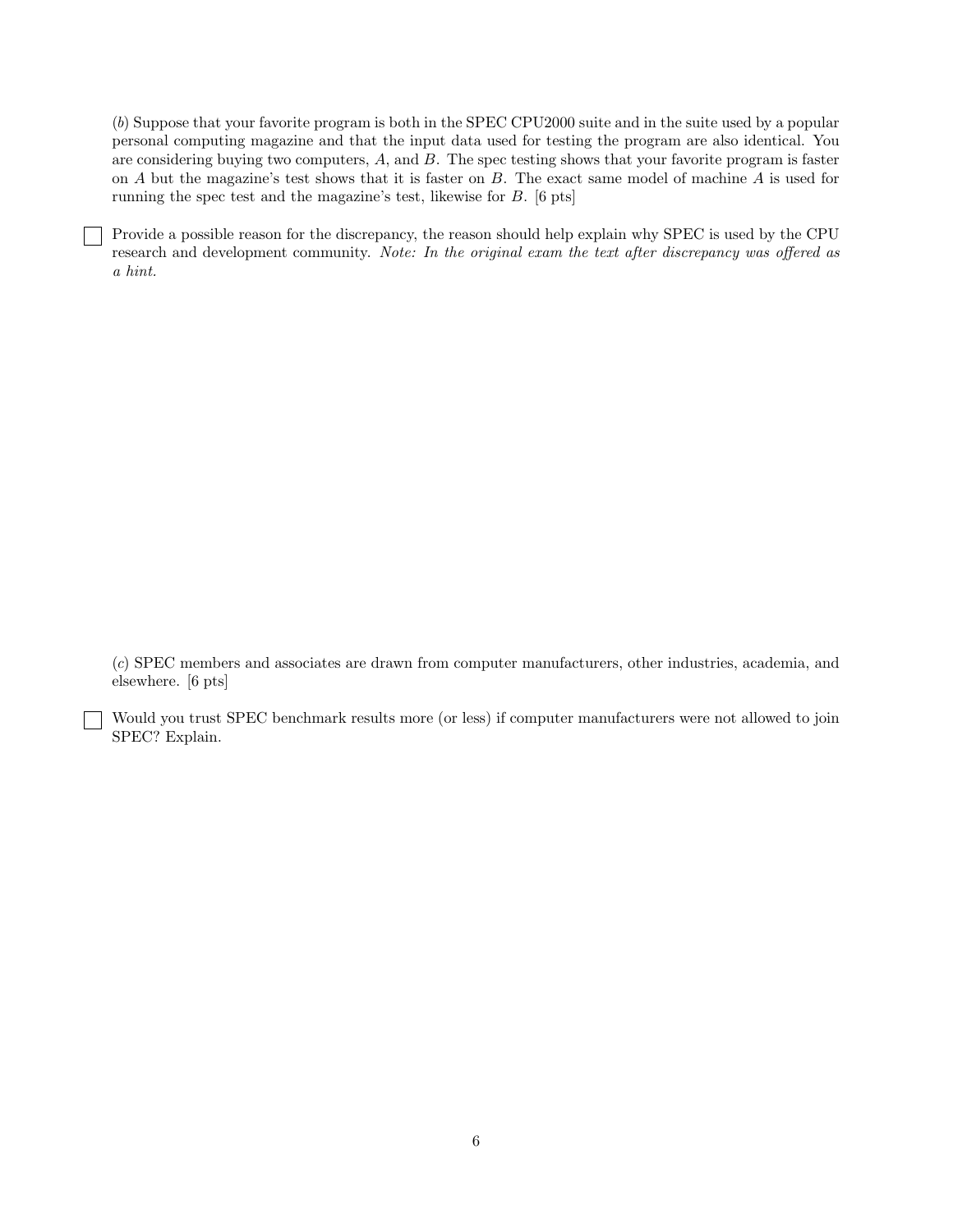(d) In class we saw that the optimized  $\pi$  program (reproduced below) ran faster than the unoptimized version (good) but also had higher CPI than the unoptimized version (bad). Note: the words "than the unoptimized version" was not included in the original exam. [7 pts]

## Why was the CPI higher?

Hint: It has to do with something you learned early in grade school.

```
double i, sum = 0;
for(i=1; i<5000; )
  {
   sum = sum + 4.0 / i;i += 2;
   sum = sum - 4.0 / i;i += 2;
  }
```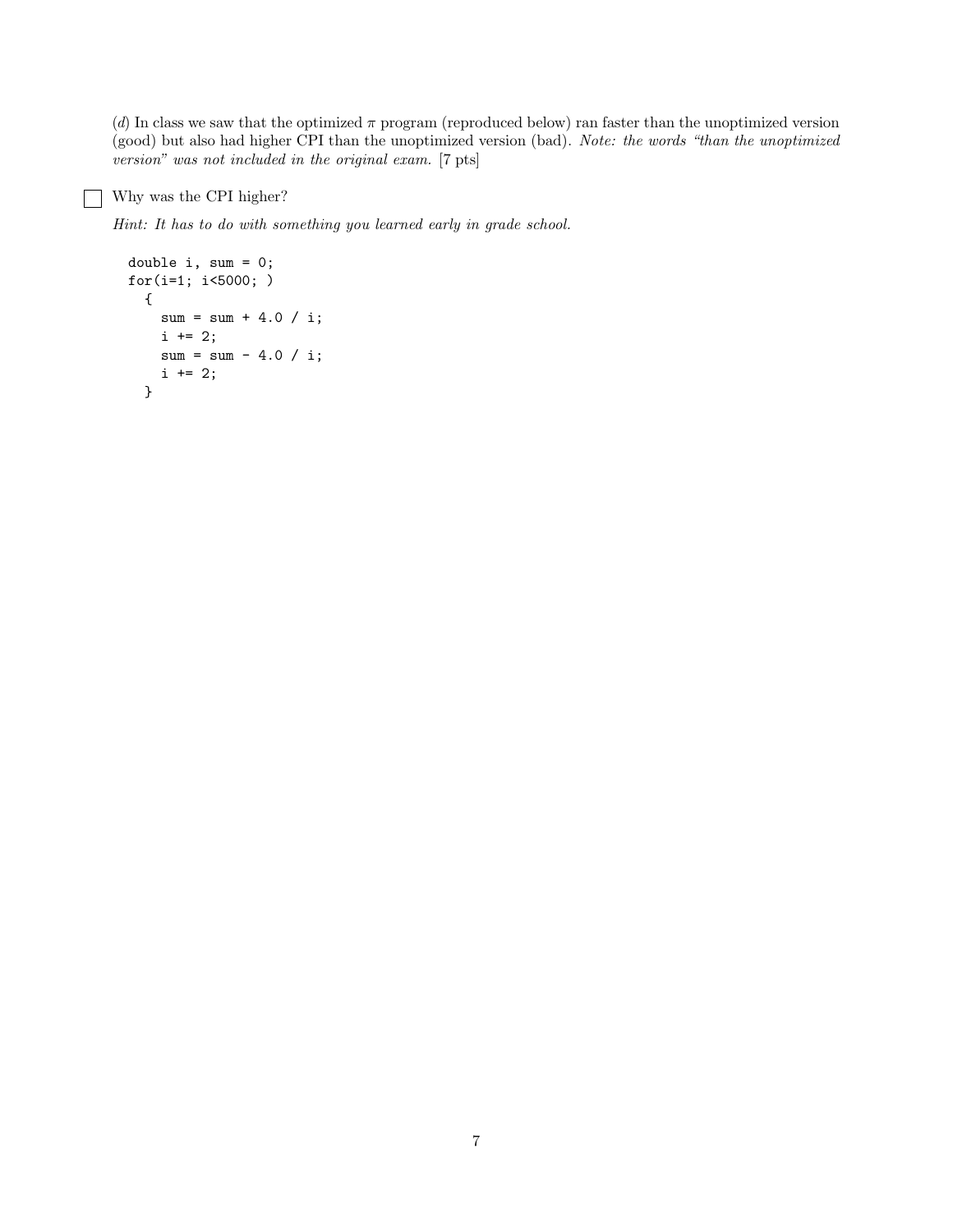Problem 4: Answer each question below.

 $\mathsf{l}$  $\overline{\phantom{a}}$ 

Г ٦ (a) MMX and VIS are examples of ISA extensions that add packed-operand data types and instructions.[7 pts]

How do packed-operand data types and instructions improve performance?

Show a code example that can use such instructions and explain how they would be used.